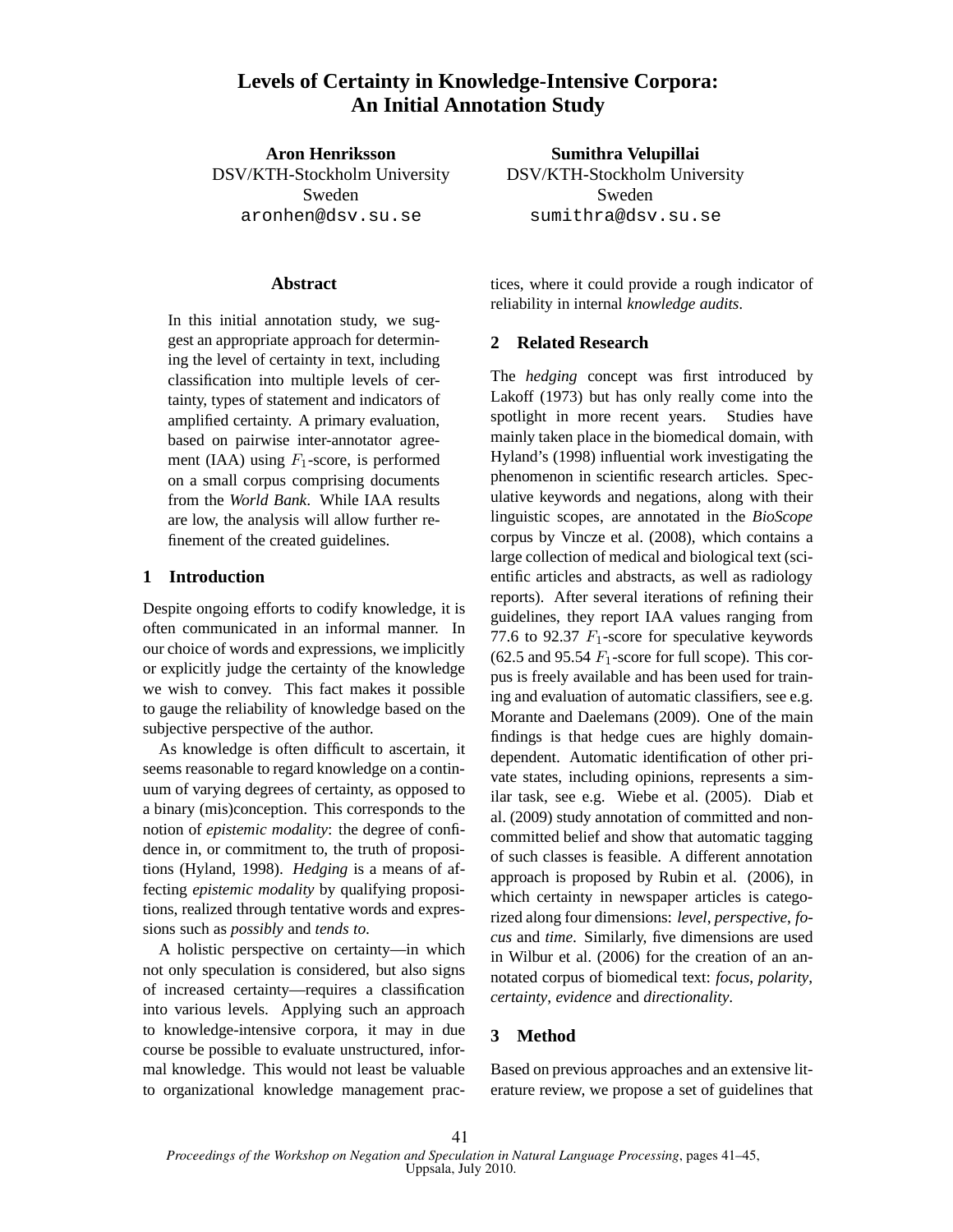(1) incorporates some new features and (2) shifts the perspective to suit knowledge-intensive corpora, e.g. comprising organizational knowledge documents. Besides categorization into levels of certainty, this approach distinguishes between two types of statement and underscores the need to take into account words and expressions that add certainty to a proposition.

A small corpus of 10 *World Bank* documents a publicly available resource known as *Viewpoints* (The World Bank Group, 2010)—is subsequently annotated in two sets by different annotators. The corpus is from a slightly different domain to those previously targeted and represents an adequate alternative to knowledge documents internal to an organization by fulfilling the criterion of knowledge intensity. The process is carried out in a *Proteg´ e´* plugin: *Knowtator* (Ogren, 2006). Pairwise IAA, measured as  $F_1$ -score, is calculated to evaluate the feasibility of the approach.

Statements are annotated at the clause level, as sentences often contain subparts subject to different levels of certainty. These are not predefined and the span of classes is determined by the annotator. Furthermore, a distinction is made between different types of statement: statements that give an *account* of something, typically a report of past events, and statements that express concrete knowledge *claims*. The rationale behind this distinction is that text comprises statements that make more or less claims of constituting knowledge. Thus, knowledge *claims*—often less prevalent than *accounts*—should be given more weight in the overall assessment, as the application lies in automatically evaluating the reliability of informal knowledge. Assuming the view of knowledge and certainty as continuous, it is necessary to discretize that into a number of intervals, albeit more than two. Hence, *accounts* and *claims* are categorized according to four levels of certainty: *very certain*, *quite certain*, *quite uncertain* and *very uncertain*. In addition to the statement classes, four indicators make up the total of twelve. We introduce *certainty amplifiers*, which have received little attention in previous work. These are linguistic features that add certainty to a statement, e.g. words like *definitely* and expressions like *without a shadow of a doubt*. *Hedging indicators*, on the other hand, have gained much attention recently and signify uncertainty. The *source hedge* class is applicable to instances where the

source of *epistemic judgement* is stated explicitly, yet only when it provides a hedging function (e.g. *some say*). *Modality strengtheners* are features that strengthen the effect of *epistemic modality* when used in conjunction with other (un)certainty indicators—but alone do not signify any polarity orientation—and may be in the form of vagueness (e.g. <could be> *around* that number) or quantity gradations (e.g. *very* <sure>).

## **4 Results**

The corpus contains a total of 772 sentences, which are annotated twice: set #1 by one annotator and set #2 by five annotators, annotating two documents each. The statistics in Table 1 show a discrepancy over the two sets in the number of classified statements, which is likely due to difficulties in determining the scope of clauses. There are likewise significant differences in the proportion between *accounts* and *claims*, as had been anticipated.

| Accounts |     | <b>Claims</b>                     |     |
|----------|-----|-----------------------------------|-----|
|          |     | Set #1   Set #2   Set #1   Set #2 |     |
| 726      | 574 | 395                               | 393 |

Table 1: Frequencies of accounts and claims.

Despite the problem of discriminating between *accounts* and *claims*, they seem to be susceptible to varying levels of certainty. The average distribution of certainty for *account* statements is depicted in Figure 1. As expected, an overwhelming majority (87%) of such statements are *quite certain*, merely relating past events and established facts.



Figure 1: Average distribution of certainty in *account* statements.

By comparison, knowledge *claims* are more commonly hedged (23%), although the majority is still *quite certain*. Interestingly, *claims* are also expressed with added confidence more often than *accounts*—around one in every ten *claims*.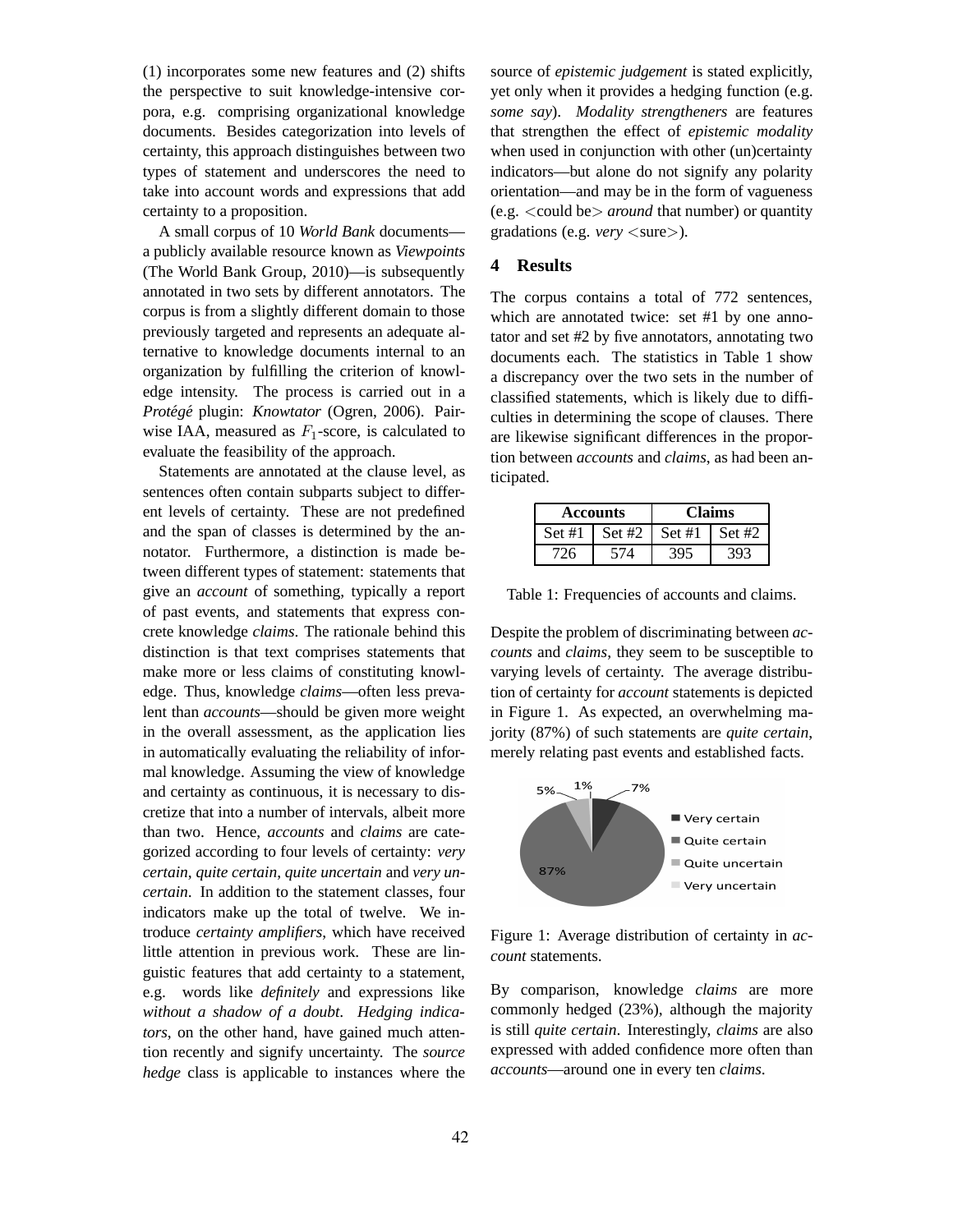

Figure 2: Average distribution of certainty in knowledge *claims*.

As expected, the most common indicator is of hedging. Common cues include *may*, *can*, *might*, *could*, *indicate(s)*, *generally* and *typically*. Many of these cues are also among the most common in the biomedical sub-corpus of *BioScope* (Vincze et al., 2008). It is interesting to note the fairly common phenomenon of *certainty amplifiers*. These are especially interesting, as they have not been studied much before, although Wiebe et al. (2005) incorporate *intensity ratings* in their annotation scheme. There is agreement on words like *clearly*, *strongly* and *especially*.

| <b>Indicator</b>      | <b>Set #1</b>     | <b>Set #2</b> |
|-----------------------|-------------------|---------------|
| Certainty amplifier   | 61                | 29            |
| Hedging indicator     | 151               | 133           |
| Source hedge          | $\mathbf{\Omega}$ | 40            |
| Modality strengthener | Q                 | 122           |

Table 2: Frequency of indicators

To evaluate the approach, we calculate IAA by pairwise  $F_1$ -score, considering set #1 as the gold standard, i.e. as correctly classified, in relation to which the other subsets are evaluated. We do this for exact matches and partial matches<sup>1</sup>. For exact matches in a single document, the  $F_1$ -score values range from an extremely low 0.09 to a somewhat higher—although still poor—0.52, yielding an overall average of 0.28. These results clearly reflect the difficulty of the task, although one has to keep in mind the impact of the discrepancy in the number of annotations. This is partly reflected in the higher overall average for partial matches: 0.41.

*Certainty amplifiers* and *hedging indicators* have  $F_1$ -scores that range up to 0.53 and 0.55 respectively (ditto for partial matches) in a single document. Over the entire corpus, however, the averages come down to 0.27 for *certainty amplifiers* (0.30 for partial matches) and 0.33 for *hedging indicators* (0.35 for partial matches).

Given the poor results, we want to find out whether the main difficulty is presented by having to judge certainty according to four levels of certainty, or whether it lies in having to distinguish between types of statement. We therefore generalize the eight statement-related classes into a single division between *accounts* and *claims*. Naturally, the agreement is higher than for any single class, with 0.44 for the former and 0.41 for the latter. A substantial increase is seen in partial matches, with 0.70 for *accounts* and 0.55 for *claims*. The results are, however, sufficiently low to conclude that there were real difficulties in distinguishing between the two.

| <b>Statement Type</b>   <b>Exact</b> $F_1$ |      | Partial $F_1$ |
|--------------------------------------------|------|---------------|
| Account                                    | 0.44 | 0.70          |
| Claim                                      | 0.41 | 0.55          |

Table 3: Pairwise IAA per statement type,  $F_1$ scores for exact and partial matches.

We subsequently generalize the eight classes into four, according to their level of certainty alone. The results are again low: *quite certain* yields the highest agreement at 0.47 (0.76 for partial matches), followed by *quite uncertain* at 0.24 (0.35 for partial matches). These numbers suggest that this part of the task is likewise difficult. The rise in  $F_1$ -scores for partial matches is noteworthy, as it highlights the problem of different interpretations of clause spans.

| <b>Certainty Level</b> | <b>Exact</b> $F_1$ | <b>Partial</b> $F_1$ |
|------------------------|--------------------|----------------------|
| Very certain           | 0.15               | 0.15                 |
| Quite certain          | 0.47               | 0.76                 |
| Quite uncertain        | 0.24               | 0.35                 |
| Very uncertain         | 0.08               | 0 O.S                |

Table 4: Pairwise IAA per certainty level, F<sub>1</sub>scores for exact and partial matches

#### **5 Discussion**

In the guidelines, it is suggested that the level of certainty can typically be gauged by identifying the number of indicators. There is, however, a serious drawback to this approach. Hedging indicators, in particular, are inherently uncertain to different degrees. Consider the words *possibly* and

<sup>&</sup>lt;sup>1</sup>Partial matches are calculated on a character level while exact matches are calculated on a token level.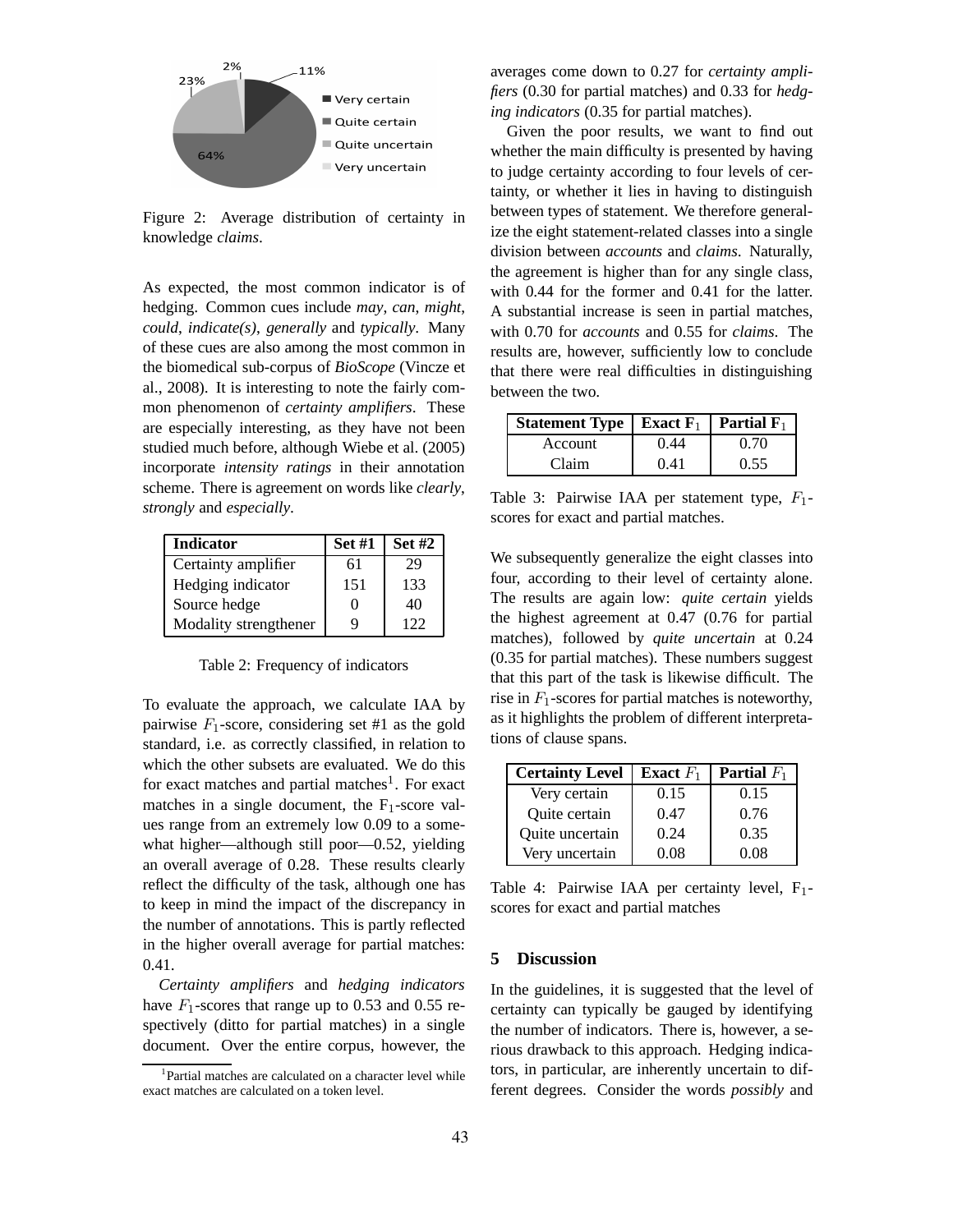*probably*. According to the guidelines, a single occurrence of either of these hedging indicators would normally render a statement *quite uncertain*. Giving freer hands to the annotator might be a way to evade this problem; however, it is not likely to lead to any more consistent annotations. Kilicoglu and Bergler (2008) address this by assigning weights to hedging cues.

A constantly recurring bone of contention is presented by the relationship between certainty and precision. One of the hardest judgements to make is whether imprecision, or vagueness, is a sign of uncertainty. Consider the following example from the corpus:

## *Cape Verde had virtually no private sector.*

Clearly, this statement would be more certain if it had said: *Cape Verde had no private sector.* However, *virtually no* could be substituted with, say, *a very small*, in which case the statement would surely not be deemed uncertain. Perhaps precision is a dimension of knowledge that should be analyzed in conjunction with certainty, but be annotated separately.

#### **6 Conclusion**

There are, of course, a number of ways one can go about annotating the level of certainty from a knowledge perspective. Some modifications to the approach described here are essential—which the low IAA values are testament to—while others may be worth exploring. Below is a selection of five key changes to the approach that may lead to improved results:

- 1. *Explicate statement types*. Although there seems to be a useful difference between the two types, the distinction needs to be further explicated in the guidelines.
- 2. *Focus on indicators*. It is clear that indicators cannot be judged in an identical fashion only because they have been identified as signifying either certainty or uncertainty. It is not simply the number of occurrences of indicators that determines the level of certainty but rather how *strong* those indicators are. A possible solution is to classify indicators according to the level of certainty they affect.
- 3. *Discard rare classes*. Very rare phenomena that do not have a significant impact on the

overall assessment can be sacrificed without affecting the results negatively, which may also make the task a little less difficult.

- 4. *Clarify guidelines*. A more general remedy is to clarify further the guidelines, including instructions on how to determine the scope of clauses; alternatively, predefine them.
- 5. *Instruct annotators*. Exposing annotators to the task would surely result in increased agreement, in particular if they agree beforehand on the distinctions described in the guidelines. At the same time, you do not want to steer the process too much. Perhaps the task is inherently difficult to define in detail. Studies on how to exploit subjective annotations might be interesting to explore, see e.g. Reidsma and op den Akker (2008).

In the attempt to gauge the reliability of knowledge, incorporating multiple levels of certainty becomes necessary, as does indicators of increased certainty. Given the similar rates of agreement on *hedging indicators* and *certainty amplifiers* (0.33 and 0.27 respectively; 0.30 and 0.35 for partial matches), the latter class seem to be confirmed. It is an existing and important phenomenon, although—like *hedging indicators*—difficult to judge. Moreover, a differentiation between types of statement is important due to their—to different degrees—varying claims of constituting knowledge. An automatic classifier built on such an approach could be employed with significant benefit to organizations actively managing their collective knowledge. The advantage of being aware of the reliability of knowledge are conceivably manifold: it could, for instance, be (1) provided as an attribute to end-users browsing documents, (2) used as metadata by search engines, (3) used in *knowledge audits* and *knowledge gap analyses*, enabling organizations to learn when knowledge in a particular area needs to be consolidated. It is, of course, also applicable in a more general information extraction sense: information that is extracted from text needs to have a certainty indicator attached to it.

A dimension other than certainty that has a clear impact on knowledge is precision. It would be interesting to evaluate the reliability of knowledge based on a combination of certainty and precision.

The annotated *World Bank* corpus will be made available for further research on the Web.